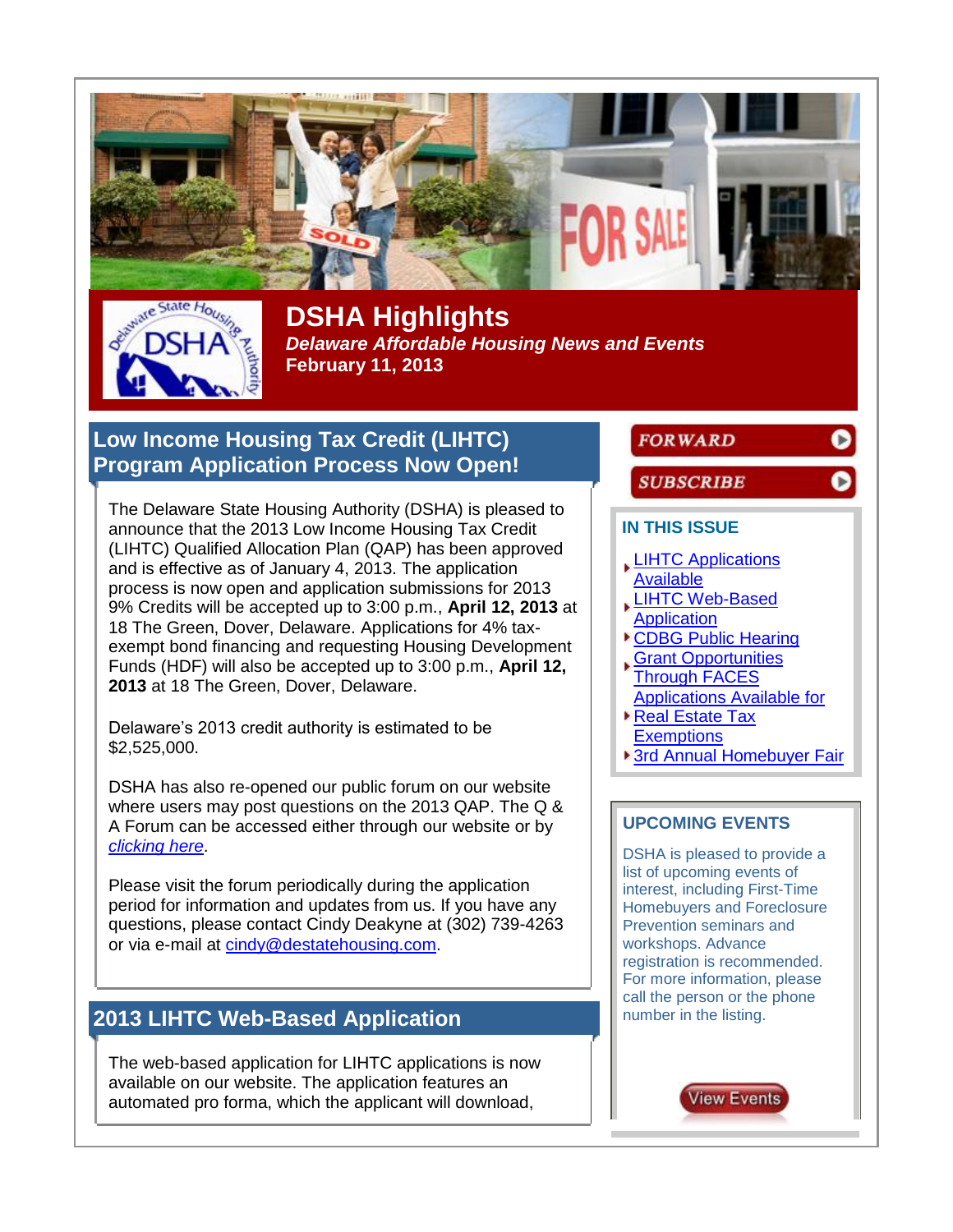complete, and then upload to DSHA along with the webbased portion of the application. The pro forma will now collect most of the financial information required during the application process.

The web-application and all QAP documents can be accessed by *[clicking here](http://www.magnet101.com/link.cfm?r=766221435&sid=22704032&m=2491803&u=DSHA&j=13049224&s=http://www.destatehousing.com/Developers/dv_lihtc.php)*.

If you have any technical issues accessing or using the webapplication or the pro forma, please contact Penny Pierson at (302) 739-4263 or via e-mail at [penny@destatehousing.com.](mailto:penny@destatehousing.com)

<span id="page-1-0"></span>**State of Delaware Community Development Block Grant (CDBG) Program Public Hearing**

### **Sussex County Council, in Cooperation with DSHA, to Hold a Public Hearing Regarding the CDBG Program**

**Tuesday, February 19, 2013 10:30 a.m. Council Chambers, Administrative Offices Building #2 The Circle Georgetown, DE**

The purpose of the public hearing is to give citizens the opportunity to participate in the development of an application to the program for a grant under the provisions of the Community Development Act of 1977.

To view the Public Hearing Legal Notice, [click here.](http://www.magnet101.com/link.cfm?r=766221435&sid=22704035&m=2491803&u=DSHA&j=13049224&s=http://images.magnetmail.net/images/clients/DSHA/attach/CDBGPubilcHearing020413.pdf)

For more information, please contact Brad D. Whaley, Director of Community Development and Housing, at (302) 855-7777.

<span id="page-1-1"></span>**Freeman Foundation Assists Communities with Extra Support (FACES) for Sussex County to Launch February 20!**

The Carl M. Freeman Foundation is proud to announce the opening of grant opportunities for nonprofit organizations

#### **CONTACT US**

**Delaware State Housing Authority 18 The Green Dover, Delaware 19901 (888) 363-8808**

**FOLLOW US**

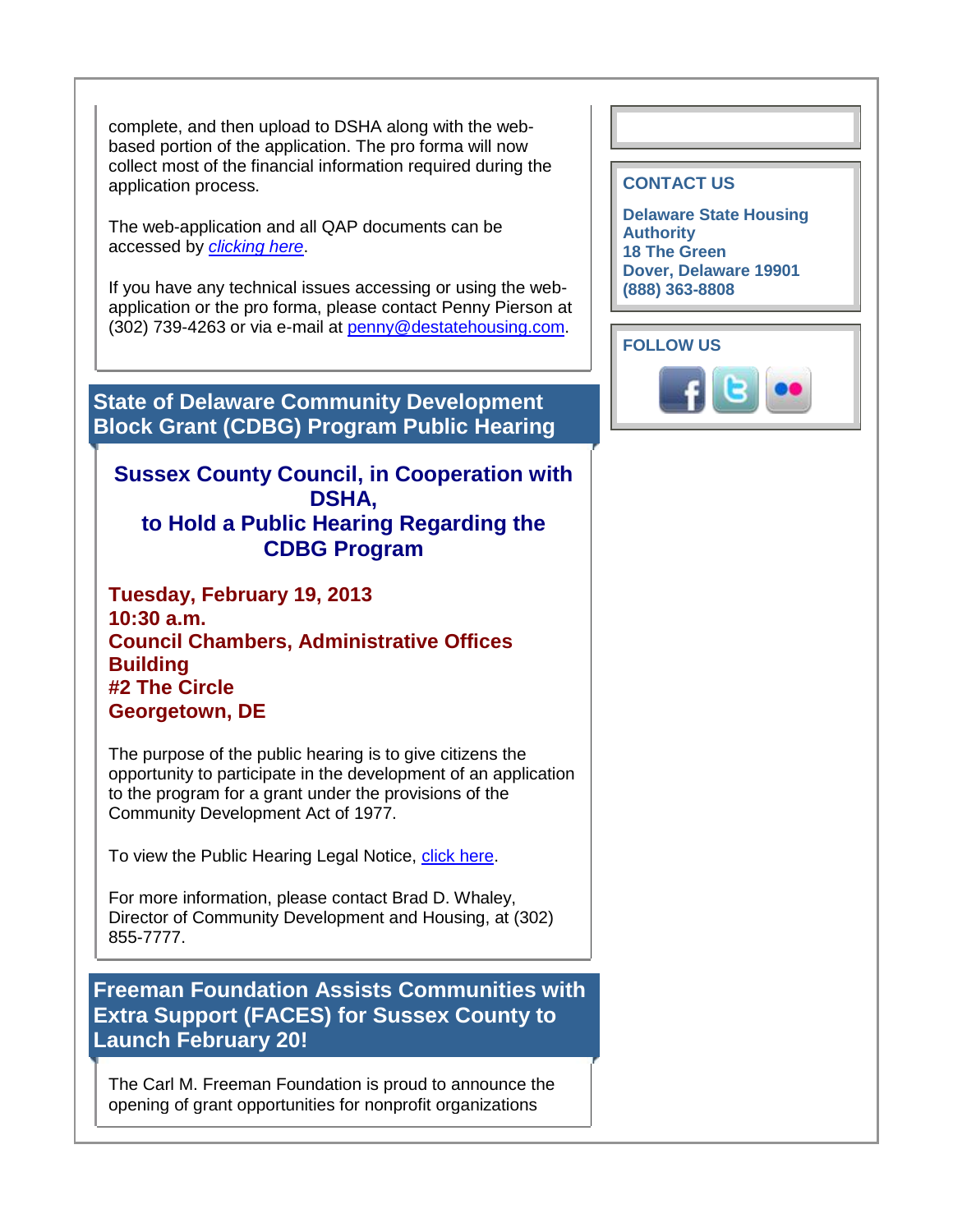located in and serving Sussex County, Delaware. Funding is available through the FACES Grants Program, which targets small organizations with operating budgets of \$500,000 or less.

The grant cycle will open on February 20, 2013, and applications are due by March 21, 2013 at 5:00 p.m. *[Click](http://www.magnet101.com/link.cfm?r=766221435&sid=22704037&m=2491803&u=DSHA&j=13049224&s=http://www.carlfreemanfoundation.org)  [here](http://www.magnet101.com/link.cfm?r=766221435&sid=22704037&m=2491803&u=DSHA&j=13049224&s=http://www.carlfreemanfoundation.org)* for grant guidelines and applications. The winners will be announced in May 2013.

For more information about the application process, please contact Melissa Rizer, Carl M. Freeman Foundation's Grant Manager, at (302) 436-6310 or at [melissa@freemanfoundation.org.](mailto:melissa@freemanfoundation.org)

## <span id="page-2-0"></span>**Applications Available for Real Estate Tax Exemptions for City of Wilmington Residents**

The City of Wilmington Department of Finance has posted applications for real estate tax exemptions on its website.

Also available on the site are the senior citizen and nonprofit exemption applications.

For access to the applications, *[click here](http://www.magnet101.com/link.cfm?r=766221435&sid=22704039&m=2491803&u=DSHA&j=13049224&s=http://www.WilmingtonDE.gov/government/taxforms)*.

If you are uncertain whether you are a City of Wilmington resident, find out by viewing the address coding guide.

For more information, please contact the Wage Tax Office within the Department of Finance at (302) 576-2418.

<span id="page-2-1"></span>**Register Now! 3rd Annual Homebuyer Fair - April 27, 2013**

# **Your Path to Homeownership!**